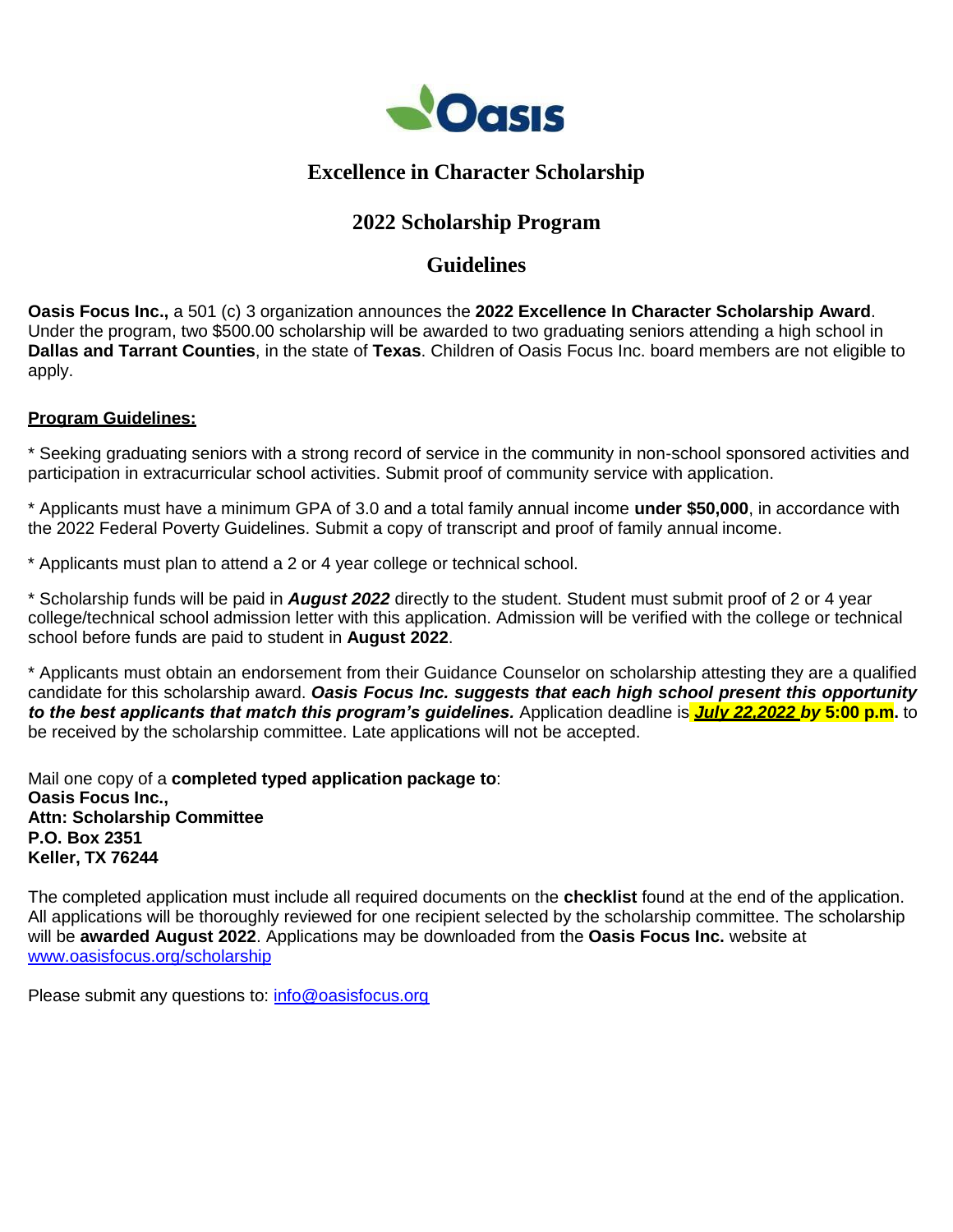### **SCHOLARSHIP APPLICATION 2022**

| Please type your answers. |                                                                                                                                                                                                                            |                    |  |
|---------------------------|----------------------------------------------------------------------------------------------------------------------------------------------------------------------------------------------------------------------------|--------------------|--|
| 1.                        | Last Name:                                                                                                                                                                                                                 | <b>First Name:</b> |  |
| 2.                        | <b>Mailing Address</b><br>Street:<br>State:<br>City:                                                                                                                                                                       | Zip:               |  |
| 3.                        | Daytime Telephone Number: (<br><b>Email Address:</b>                                                                                                                                                                       |                    |  |
| 4.                        | Year<br>Date of Birth:<br>Month<br>Day                                                                                                                                                                                     | Gender:            |  |
| 5.                        | Cumulative Grade Point Average (GPA):<br>(On a 4.0 scale)<br>Attach proof of GPA. Your most recent school transcript is required.                                                                                          |                    |  |
| 6.                        | Are you the first person in your family to go to college: YES NO                                                                                                                                                           |                    |  |
| 7.                        | Name and location of High School attending:                                                                                                                                                                                |                    |  |
| 8.                        | (If your resume or activities sheet answers question 8, please attach and skip to Question 9.)<br>A. List any academic honors, awards and membership activities while in high school:                                      |                    |  |
|                           |                                                                                                                                                                                                                            |                    |  |
|                           | B. List your hobbies, outside interests, extracurricular activities and school related volunteer activities:                                                                                                               |                    |  |
|                           | C. List your non-school sponsored volunteer activities in the community:                                                                                                                                                   |                    |  |
| 9.                        | A. If you have decided on what college you will attend, please list school name:                                                                                                                                           |                    |  |
|                           | B. If not, list your top 3 college choices:                                                                                                                                                                                |                    |  |
| 10.                       | List Family Gross Annual Income from your 2021 Income Tax Form 1040: \$<br>(If selected, recipients may be asked to verify annual household income is under \$50,000 by supplying pg. 1 of their 2015 IRS Income Tax Form) |                    |  |
| 11.                       | Do you volunteer in the community?<br>Yes No                                                                                                                                                                               |                    |  |
|                           | If your answer is 'yes' please answer blocks A, B, C below. If your answer is 'no' go to item 13.)                                                                                                                         |                    |  |
| 12.                       | Where do you volunteer at?:<br>А.                                                                                                                                                                                          |                    |  |
|                           |                                                                                                                                                                                                                            | C.                 |  |
|                           | What do you do?:<br>В.<br>In 300 words or less, explain why you do not volunteer in your community?                                                                                                                        | For how long?:     |  |
| 13.                       |                                                                                                                                                                                                                            |                    |  |
|                           |                                                                                                                                                                                                                            |                    |  |
|                           |                                                                                                                                                                                                                            |                    |  |
|                           | (submit proof of volunteer service with completed application)                                                                                                                                                             |                    |  |